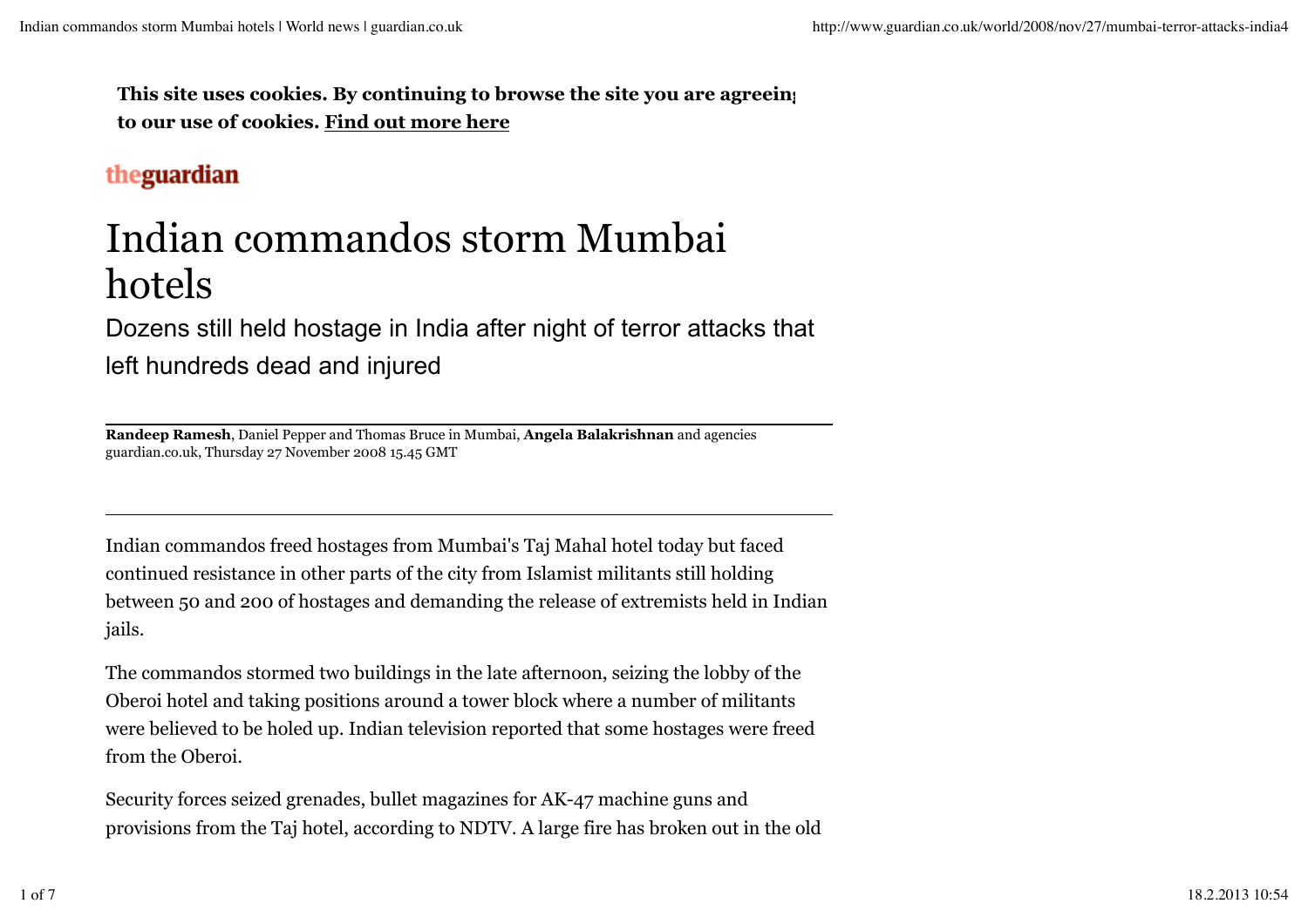wing of the hotel, and NDTV reported more explosions from both hotels.

A National Security Guard spokesman said 200 more NSG commandos were being rushed to Mumbai. An Indian army major, quoted by the Times of India, said the force was preparing for a final assault.

The gunmen arrived yesterday in India's financial capital by boat before fanning out to launch a series of bloody attacks on luxury hotels, restaurants, a rail terminus and an ultra-orthodox Jewish centre, killing more than 100 people. British and Americans were reportedly rounded up as hostages.

Today, one of the kidnappers in the Oberoi said the hostages, some of whom were believed to be westerners, would only be released if "mujahideens" and Islamic militants were released from Indian jails.

The kidnapper, who identified himself as Sahadullah, told Indian TV that he was one of seven attackers inside the Oberoi hotel. "Release all the mujahideens, and Muslims living in India should not be troubled," he said.

India's prime minister said the government would ensure those responsible did not escape the law. Manmohan Singh said in a national address: "We intend to ensure the safety of our citizens. We salute the police and men who lay down their lives in fighting these terrorists.

"The well-planned and well-orchestrated attacks, probably with external linkages, were intended to create a sense of terror by choosing high-profile targets."

Police and gunmen exchanged heavy fire early this morning and a number of people managed to flee the Taj Mahal hotel.

The deputy state chief of Maharashtra, RR Patil, confirmed the commandos had caught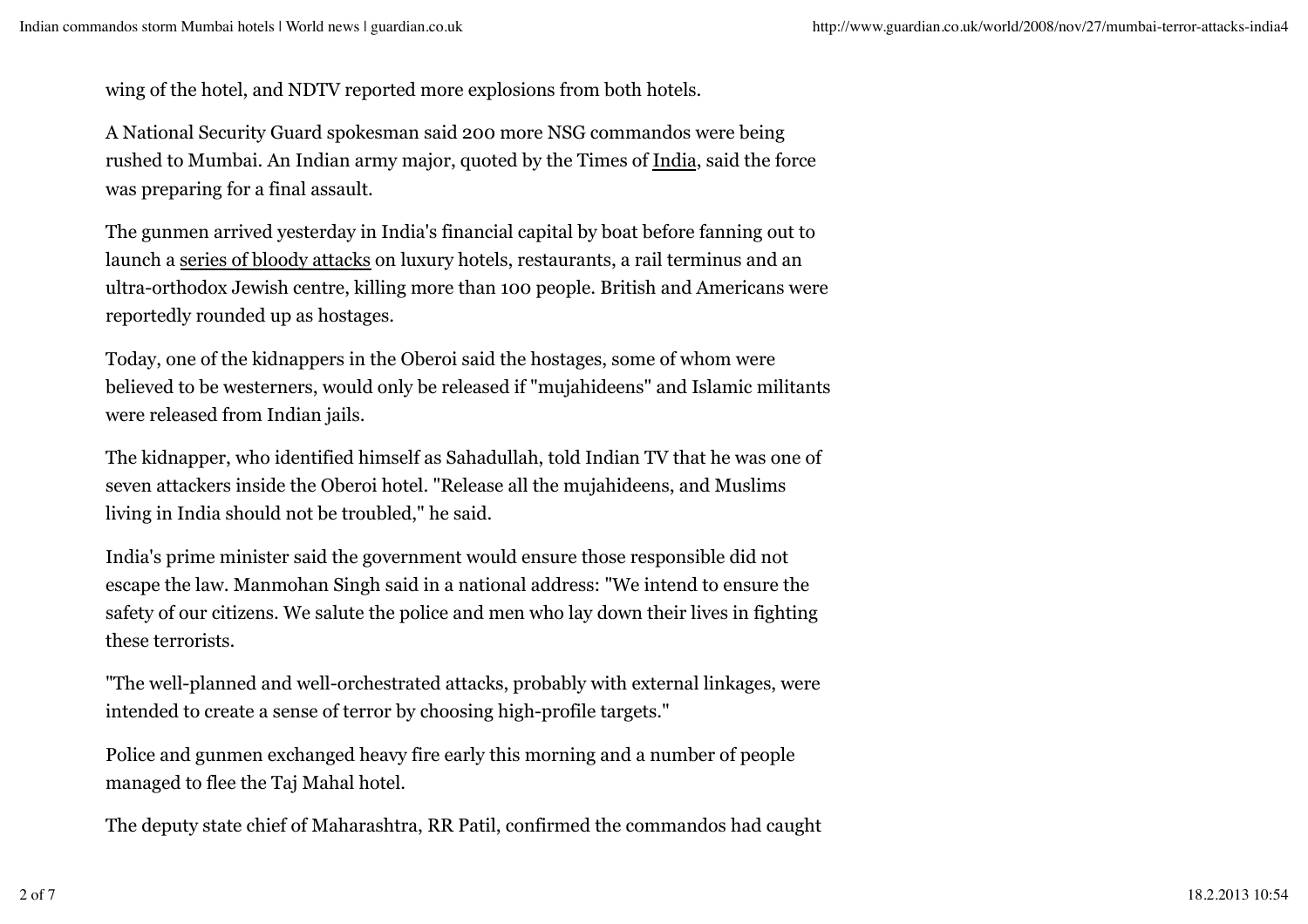one militant alive as they tried to flush them out of the hotels.

"They have held a few people hostages," he said. "Therefore, the operation is taking place at a slower pace. Five have been killed and one has been caught alive. We have got all the information."

Gunmen seized the Mumbai headquarters of the ultra-orthodox Jewish outreach group Chabad Lubavitch. Commandos surrounded the building this morning and witnesses said gunfire could be heard from inside.

A militant holed up in the centre phoned an Indian television channel to offer talks with the government for the release of hostages, but also to complain about abuses in Indian Kashmir. "Ask the government to talk to us and we will release the hostages," said the man, identified by the India TV channel as Imran, speaking in Urdu with what sounded like a Kashmiri accent.

"Are you aware how many people have been killed in Kashmir? Are you aware how your army has killed Muslims?" he said.

One police officer who encountered the gunmen as they entered the Jewish centre told the Guardian the attackers were "white", although this could mean they were palerskinned Indians from the country's north.

"I went into the building late last night," he said. "I got a shock because they were white. I was expecting them to look like us. They fired three shots. I fired 10 back.

"We know they have kept five Jewish families as hostages. They are in the building below the flat where the terrorists are in. Every time the Jewish families try to move out, the terrorists shoot them. They have grenades, they have AK47s. The neighbours told us these men had brought 100kg of chicken. They want to last out for a few days."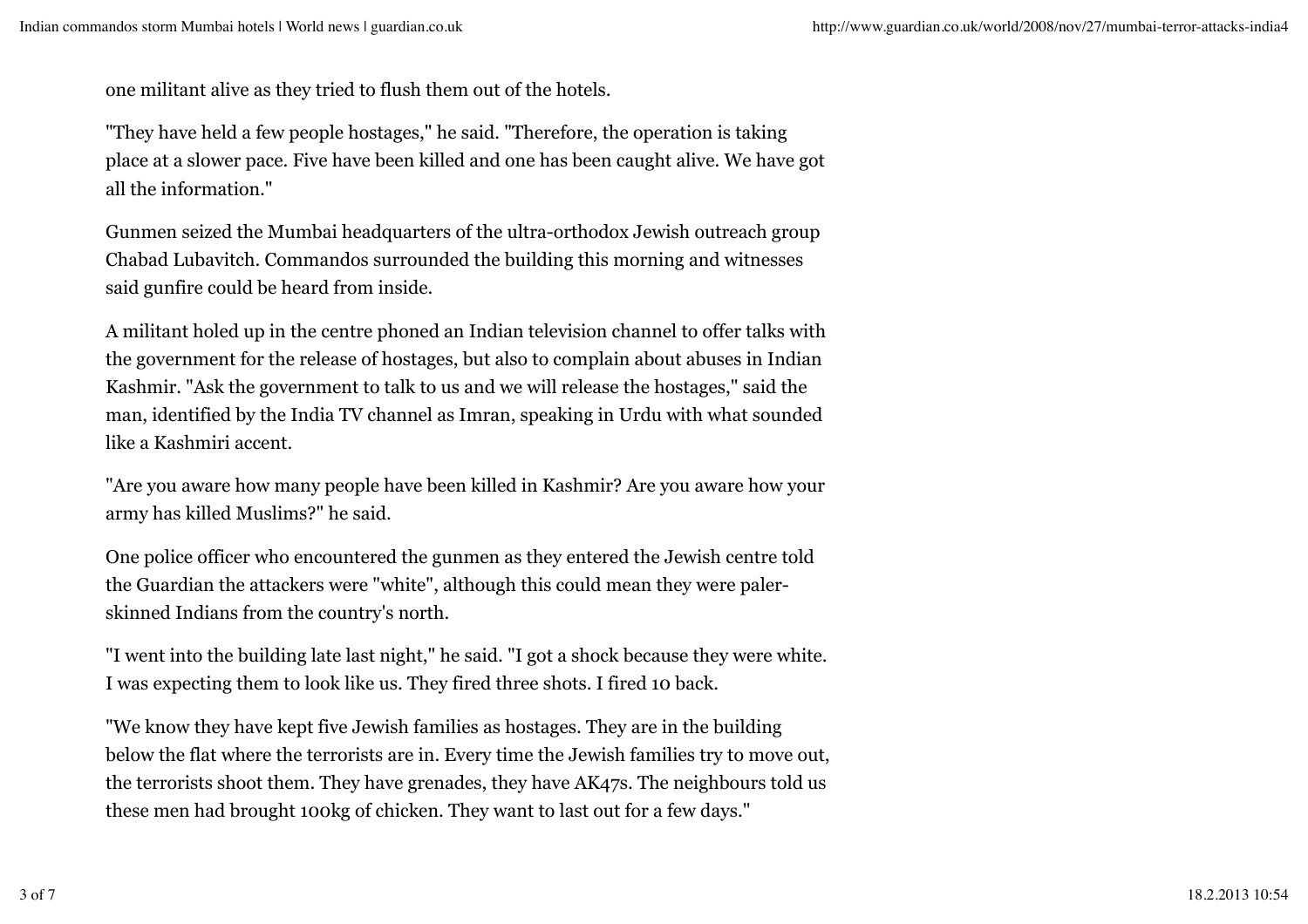A senior government official for Maharashtra state said the dead included at least one Briton, an Australian and a Japan. The Italian foreign ministry in Rome said an Italian was killed.

A German media manager named as 51-year-old Ralph Burkei died from his injuries after trying to escape from an upper floor of the Taj hotel.

"Ralph wanted to flee from an upper floor of the building but he fell," Munich's Abendzeitung newspaper quoted an unnamed friend as saying. The friend said Burkei called on his mobile phone from a lower rooftop saying: "I've broken all the bones in my body. If no one helps me right now, I won't make it." Burkei died on the way to hospital.

The home secretary for Maharashtra state, Bipin Shrimali, said four suspects were killed at two battle scenes in Mumbai when they tried to flee in cars, while four more gunmen were reported killed at the Taj Mahal hotel.

Reports said a previously unknown group calling itself the Deccan Mujahideen had claimed responsibility for the attacks in emails to several media outlets. There was no way to verify that claim.

Witnesses said the attackers were young south Asian men in their early 20s, most likely of Indian nationality, and spoke Hindi or Urdu.

Dr George Kassimeris, an expert in conflict and terrorism at the University of Wolverhampton, said the terrorists behind the coordinated attacks had followed a "blueprint" created by al-Qaida.

Professor Richard Bonney, the author of Jihad: From Qu'ran To Bin Laden, said: "This attack looks more dangerous and better planned, though not directed against possible government targets but economic ones and of course the western allies."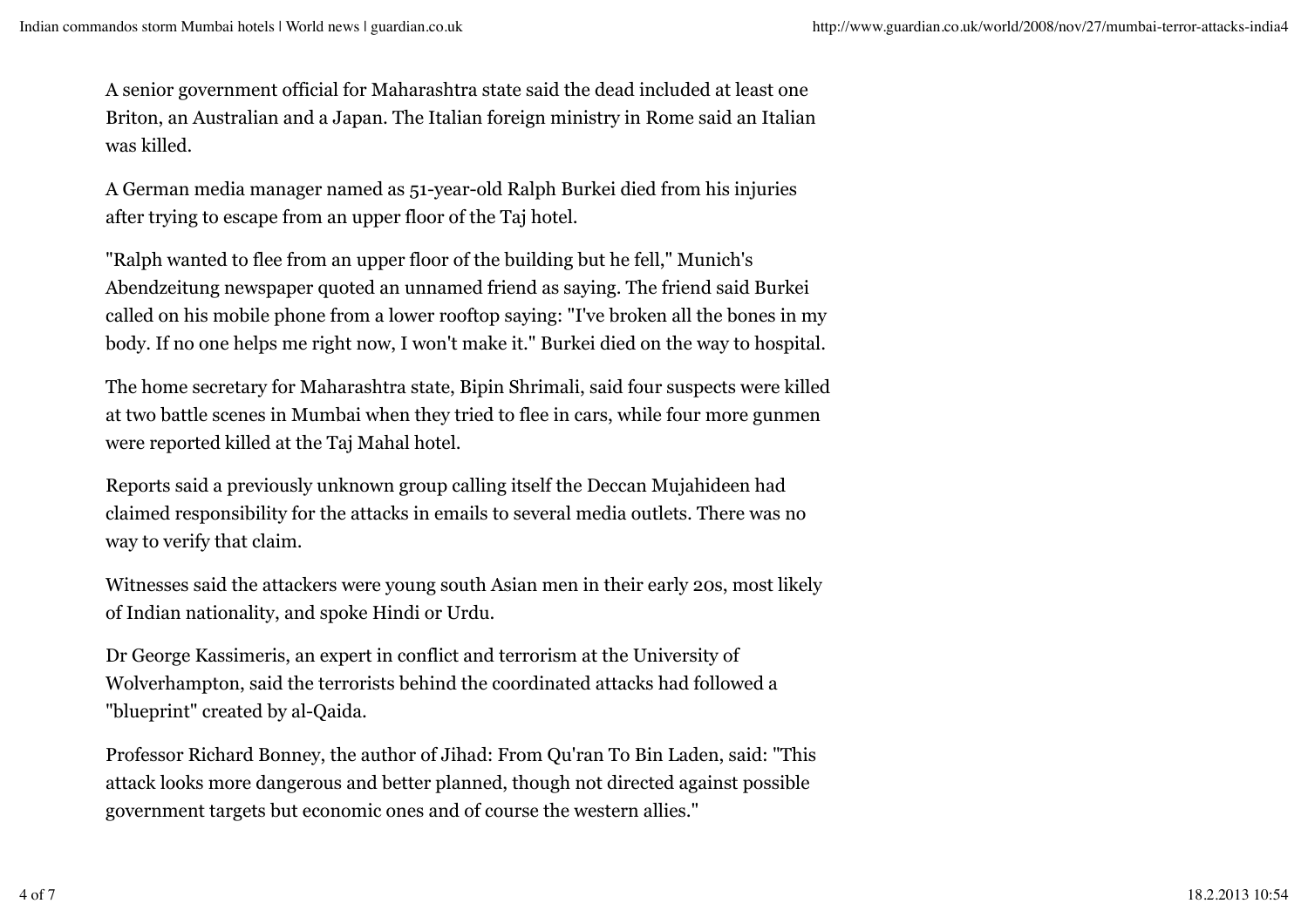A spokesman for the Pakistan-based militant group Lashkar-E-Taiba denied it was involved.

Mumbai is today a ghost town, with the normally chaotic and crowded streets eerily still.

The Indian navy said its forces had boarded and were searching a cargo vessel suspected of ties to the attacks.

Navy spokesman Captain Manohar Nambiar said the ship, the MV Alpha from Karachi, Pakistan, had recently docked at Mumbai.

• The Foreign Office has advised people concerned about British friends and relatives in India to call +44 (0)20-7008 0000.

| <b>More from the Guardian What's this?</b>                | What's this?<br>More from around the                      |
|-----------------------------------------------------------|-----------------------------------------------------------|
| Why Italy can't forgive the priest who says women         | weh                                                       |
| provoke abuse 12 Feb 2013                                 | Why China means a suitcase full of cash (Global           |
| British girl dies in Austrian ski accident 12 Feb 2013    | Connections)                                              |
| Reeva Steenkamp's corpse was in the morgue, her body      | America must take knife to sacred cows (RBS)              |
| was on the Sun's front page 15 Feb 2013                   | Rise of Drones in U.S. Drives Efforts to Limit Police Use |
| Oscar Pistorius murder charge: family breaks silence 16   | (The New York Times)                                      |
| Feb 2013                                                  | Samsung Galaxy S4 rumours - why it's time to get          |
| The Pope's resignation seemed bizarre at the time $-$ and | excited (uSwitch)                                         |
| now only more so 15 Feb 2013                              | What a Day in India Looks Like = [Goodnet]                |

## **Ads by Google**

British Expat in Germany?

Avoid Losing 55% of Your UK Pension Download a Free Expat Pension Guide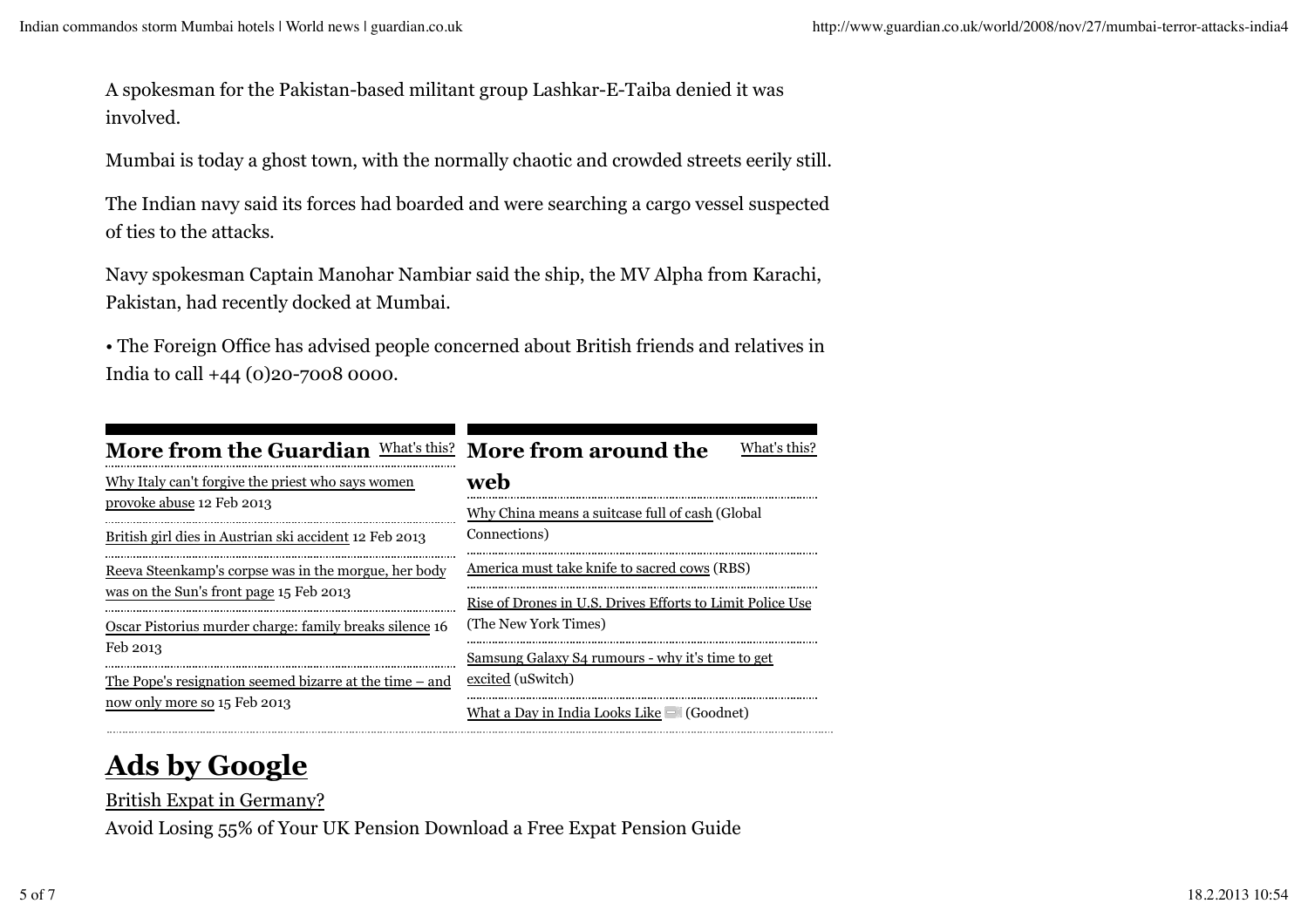www.forthcapital.com Counter Terrorism Course Certificate in Terrorism Studies University of St Andrews Online www.TerrorismStudies.com Do You Know Islam Would You Like to be a Muslim? Join us in private live chat.. www.edialogue.org